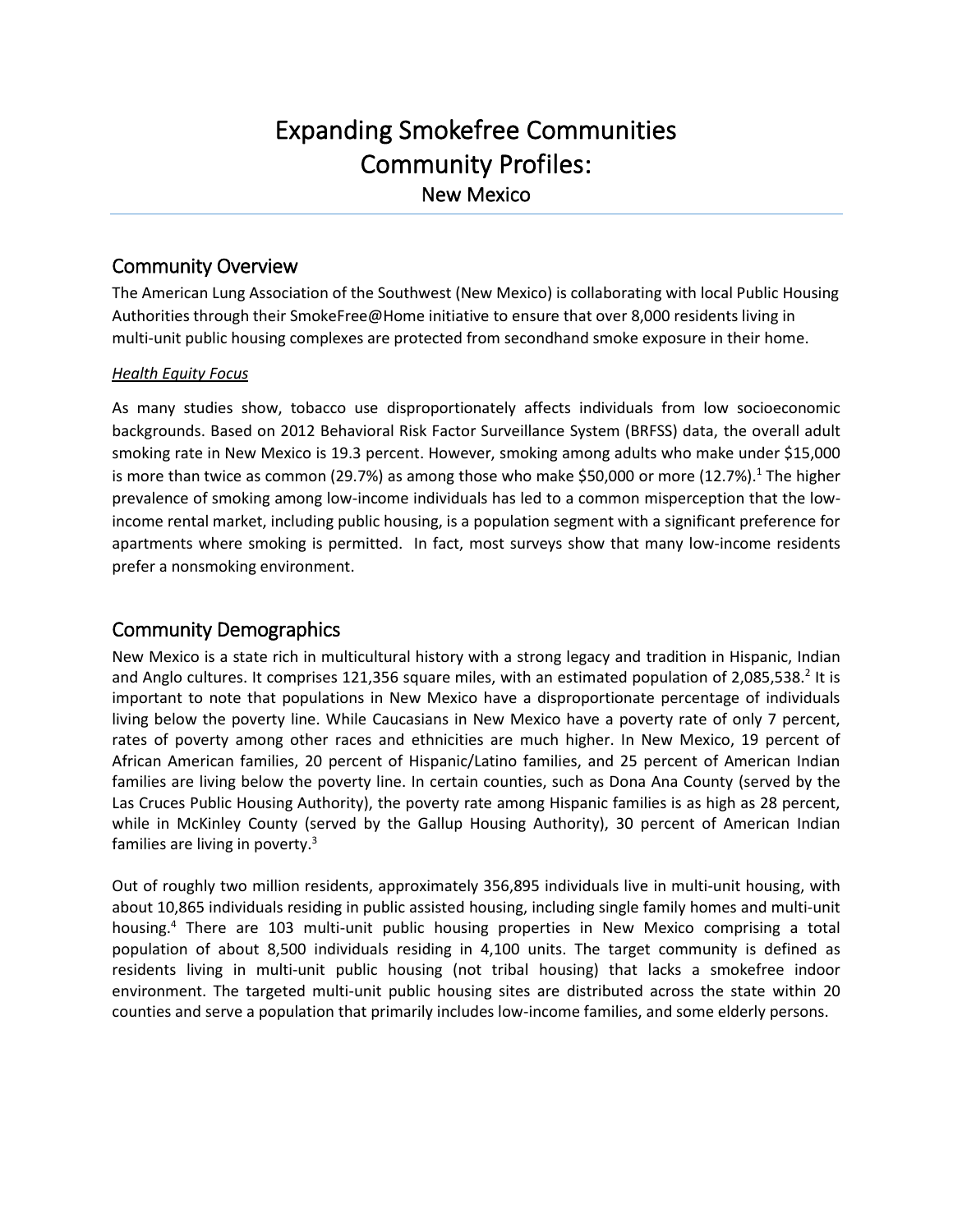# Burden of Tobacco Use – The Challenge

#### *Low-Income Communities and Smoking Rates*

Although health studies have not been conducted specifically on the public housing resident population in New Mexico; data from the 2012 BRFSS survey in New Mexico show that the self-reported prevalence of adult current asthma increases as income decreases, with the highest rates (11.8%) among those with the lowest income (less than \$15,000).<sup>5</sup> These differences in asthma rates by income category match the patterns seen nationwide.<sup>6</sup> Secondhand smoke can exacerbate asthma, along with causing deaths and disease among those exposed to it. In a 2013 survey, it was reported that roughly 25 percent, or one in four, multi-unit housing residents in New Mexico experience exposure to secondhand smoke within their residence on a regular basis.<sup>7</sup> As a result, the dangers of secondhand smoke appear to be fairly well recognized in the tenant population, in that the majority of survey respondents agreed that even small amounts of daily exposure represents a serious health risk.

## **Meaningful Impact: Developing and Promoting Smokefree Multi-Housing Units**

Creating smokefree public housing units will improve the health and safety of residents. In a survey done by the American Lung Association of the Southwest in New Mexico in 2013 separately from this project, individual household rules prohibiting indoor smoking were reported by 75 percent of tenant respondents overall.<sup>8</sup> This value jumped to 86 percent among tenants with children under age 18 residing in the home. In July 2009, HUD issued NOTICE: PIH-2009-21 which strongly encouraged PHAs to implement non-smoking policies in some or all of their public housing units. According to the notice, PHAs are permitted and strongly encouraged to implement a non-smoking policy at their discretion, subject to state and local law.

Currently three public housing authorities in New Mexico have adopted voluntary smokefree policies: Santa Fe County, Santa Fe Civic, and Alamogordo. These three public housing authorities make up 20 percent of the public multi-unit housing in the state. The remaining 32 public housing authorities, which comprise the target community for this project, are geographically dispersed across the state, and cover a total of 88 public housing properties

In support of smokefree housing in New Mexico, a statewide geodatabase was developed containing location and attribute data on all multi-unit housing properties in the state, including public housing. This database will serve to monitor and guide smokefree efforts in the state in both public and private multi-unit housing, and also be used to support a website allowing tenants to identify smokefree rental housing in their area. Furthermore, the American Lung Association of the Southwest, through their SmokeFree@Home project activities, has fostered various collaborative relationships with various members including:

- University of New Mexico School of Medicine
- New Mexico Center for the Advancement of Research Engagement and Science on Health **Disparities**
- New Mexico Veterans' Affairs Health Care Services
- National Association of Housing and Redevelopment Officials (NAHRO), New Mexico Chapter
- New Mexico Department of Health
- Bernalillo County's Office of Health and Social Services
- Southern Area Health Education Center (SoHEC)